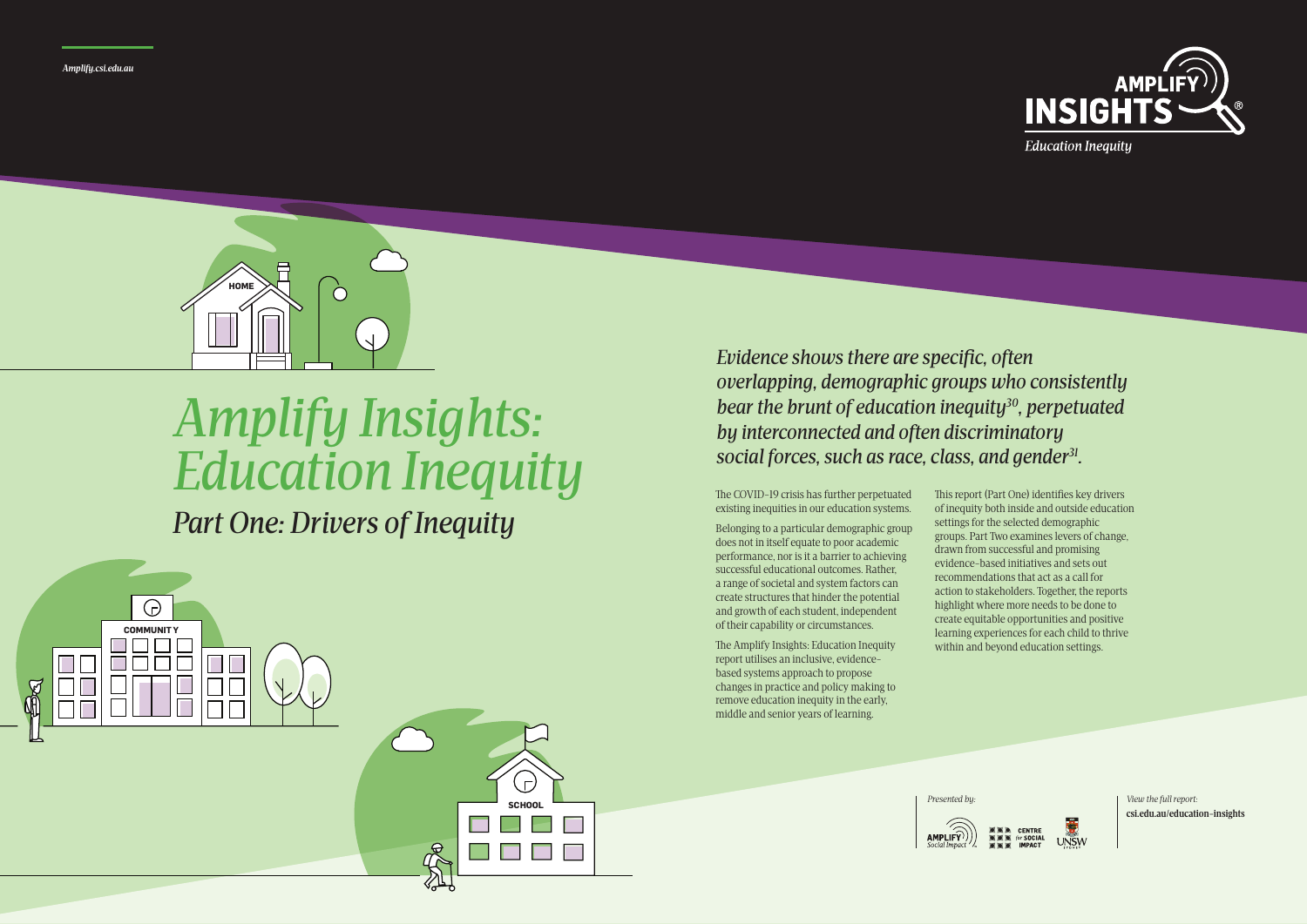| Key drivers of inequity OUTSIDE education settings                                                                                                                                                                          |                                                                                                                                                                                                                                                                                                                                                                                                                                          |                                                                                                                                                                                                                                                                                                                                                                                                                                                                                                                                                                   |                                                                                                                                                                                                                                                                                                                                                                                                                            |                                                                                                                                                                                                                                                                                                          | Key drivers of inequity INSIDE education settings                                                                                                                                                                                                                                                                                                                                                                                                                                                                                                                                                                                                                                                                                                                                                                           |                                                                                                                                                                                                                                                                                                                                                                                                                                                |                                                                                                                                                                                                                                                                                                                                                                                                                                                                                                                                                         |                                                                                                                                                                                                                                                                |                                                                                                                                                                                                                                                                   |
|-----------------------------------------------------------------------------------------------------------------------------------------------------------------------------------------------------------------------------|------------------------------------------------------------------------------------------------------------------------------------------------------------------------------------------------------------------------------------------------------------------------------------------------------------------------------------------------------------------------------------------------------------------------------------------|-------------------------------------------------------------------------------------------------------------------------------------------------------------------------------------------------------------------------------------------------------------------------------------------------------------------------------------------------------------------------------------------------------------------------------------------------------------------------------------------------------------------------------------------------------------------|----------------------------------------------------------------------------------------------------------------------------------------------------------------------------------------------------------------------------------------------------------------------------------------------------------------------------------------------------------------------------------------------------------------------------|----------------------------------------------------------------------------------------------------------------------------------------------------------------------------------------------------------------------------------------------------------------------------------------------------------|-----------------------------------------------------------------------------------------------------------------------------------------------------------------------------------------------------------------------------------------------------------------------------------------------------------------------------------------------------------------------------------------------------------------------------------------------------------------------------------------------------------------------------------------------------------------------------------------------------------------------------------------------------------------------------------------------------------------------------------------------------------------------------------------------------------------------------|------------------------------------------------------------------------------------------------------------------------------------------------------------------------------------------------------------------------------------------------------------------------------------------------------------------------------------------------------------------------------------------------------------------------------------------------|---------------------------------------------------------------------------------------------------------------------------------------------------------------------------------------------------------------------------------------------------------------------------------------------------------------------------------------------------------------------------------------------------------------------------------------------------------------------------------------------------------------------------------------------------------|----------------------------------------------------------------------------------------------------------------------------------------------------------------------------------------------------------------------------------------------------------------|-------------------------------------------------------------------------------------------------------------------------------------------------------------------------------------------------------------------------------------------------------------------|
| $\left(1\right)$                                                                                                                                                                                                            | (2)                                                                                                                                                                                                                                                                                                                                                                                                                                      | $\vert 3 \vert$                                                                                                                                                                                                                                                                                                                                                                                                                                                                                                                                                   | $\vert 4 \vert$                                                                                                                                                                                                                                                                                                                                                                                                            | $\left(5\right)$                                                                                                                                                                                                                                                                                         | $\left( \begin{matrix} 6 \end{matrix} \right)$                                                                                                                                                                                                                                                                                                                                                                                                                                                                                                                                                                                                                                                                                                                                                                              | $\begin{array}{c} \n7 \end{array}$                                                                                                                                                                                                                                                                                                                                                                                                             | 8                                                                                                                                                                                                                                                                                                                                                                                                                                                                                                                                                       | 9                                                                                                                                                                                                                                                              | $\left( 10\right)$                                                                                                                                                                                                                                                |
| POVERTY,<br><b>RESOURCES</b><br><b>AND HOME</b><br><b>ENVIRONMENT</b>                                                                                                                                                       | <b>LACK OF</b><br><b>ACCESSIBLE,</b><br><b>RESPONSIVE AND</b><br><b>AFFORDABLE</b><br><b>EARLY CHILDHOOD</b><br><b>EDUCATION AND</b><br><b>CARE (ECEC)</b>                                                                                                                                                                                                                                                                               | <b>DISCONNECTION</b><br><b>BETWEEN</b><br><b>EDUCATION</b><br><b>SETTINGS, HOME,</b><br><b>AND COMMUNITY</b>                                                                                                                                                                                                                                                                                                                                                                                                                                                      | <b>SYSTEMS AND</b><br><b>STRUCTURES:</b><br><b>SEGREGATION AND</b><br><b>FUNDING MODELS</b>                                                                                                                                                                                                                                                                                                                                | <b>PARENT</b><br><b>AND FAMILY</b><br><b>ENGAGEMENT</b>                                                                                                                                                                                                                                                  | <b>STANDARDISED</b><br><b>TESTING</b>                                                                                                                                                                                                                                                                                                                                                                                                                                                                                                                                                                                                                                                                                                                                                                                       | <b>ONE-SIZE-FITS-ALL</b><br><b>CURRICULUM</b>                                                                                                                                                                                                                                                                                                                                                                                                  | <b>TEACHING AND</b><br><b>STAFFING ISSUES</b>                                                                                                                                                                                                                                                                                                                                                                                                                                                                                                           | <b>BULLYING,</b><br><b>DISCRIMINATION</b><br><b>AND SOCIAL</b><br><b>ISOLATION</b>                                                                                                                                                                             | <b>ABSENCI</b><br><b>WHOLE O</b><br><b>APPROA</b><br><b>UNDERPI</b><br><b>RESOURD</b><br><b>INFRAST</b>                                                                                                                                                           |
| Meeting essential and<br>basic familial needs.<br>70,71<br>Financial burden<br>associated with<br>meeting education<br>needs. <sup>69</sup><br>Being in a vulnerable<br>setting that is not<br>caring or safe. <sup>9</sup> | - Less availability and<br>accessibility of low-<br>cost high-quality care<br>in low socio-economic<br>areas. <sup>82</sup><br>• Lack of responsive,<br>culturally informed<br>ECEC services. <sup>82</sup><br>Challenges in<br>meeting the school<br>readiness needs of<br>developmentally<br>vulnerable children<br>in low quality care<br>settings.<br>- Widening gaps in later<br>education arising out<br>of ECEC disparities.<br>3 | • Groups of students<br>missing out on<br>accessing good<br>quality academic and<br>well-being support<br>programs through<br>community services<br>and local networks.<br>- Lack of strong two-<br>way partnership<br>between education<br>settings, communities<br>and families,<br>preventing active<br>engagement with<br>students' learning. <sup>39</sup><br>Absence of evidence of<br>quality collaboration<br>between educational<br>agencies and wider<br>community to support<br>students' learning and<br>post school aspirations.<br>5<br><b>HOME</b> | - Highly segregated<br>and socially stratified<br>school system<br>compounding barriers<br>for students in<br>vulnerable contexts. <sup>16</sup><br>- Lower proportion of<br>students in socially<br>mixed or average<br>achieving schools than<br>in other comparable<br>OECD countries.<br>· Inequitable school<br>funding model that is<br>not aligned with agreed<br>national educational<br>priorities. <sup>16</sup> | - Lack of awareness on<br>impact of parent and<br>family engagement on<br>learning. <sup>73</sup><br>Lack of good guidance<br>and appropriate<br>support to families<br>to be partners in<br>learning. <sup>73</sup><br>Inadequate availability<br>of positive parenting<br>practices and<br>strategies. | Inability to fully<br>capture the impact of<br>engaged, authentic,<br>and connected<br>teaching and learning<br>practices. <sup>92</sup><br>Inability to capture<br>and record all<br>academic and<br>non-academic (e.g<br>social) dimensions of<br>learning. <sup>27</sup><br>Inability to provide<br>real-time information<br>on students current<br>knowledge and skills<br>and student growth<br>over time. <sup>23</sup><br>• Discriminatory<br>towards certain group<br>of students, leading to<br>'lower performance'<br>as measured against<br>western concepts of<br>success. <sup>53</sup><br>Standardised testing<br>utilised as a means to<br>abdicate responsibility<br>from ensuring<br>equitable access to all<br>students, including<br>those with special<br>learning needs.<br>$\breve{\mathbb{C}}$<br>JA | • Lack of a culturally<br>responsive<br>curriculum, that<br>excludes alternative<br>skills and knowledge.<br>- Fewer subject choices<br>for schools in low<br>socio-economic areas<br>and those outside<br>metropolitan areas,<br>due to short staffing<br>and under resourcing.<br>Curriculum inequality<br>caused by segregated<br>education model<br>combined with high-<br>stakes testing.<br>$\mathbf{3}$<br>$\Gamma$<br><b>COMMUNITY</b> | - Teacher wellbeing<br>largely overlooked <sup>97,98</sup> ,<br>especially in poorly<br>resourced schools. <sup>23</sup><br>Persistent shortage<br>of teachers and staff<br>in schools that are in<br>low socio-economic<br>areas and those outside<br>metropolitan areas.<br>Lack of cultural<br>literacy amongst<br>teachers and school<br>leaders. <sup>101</sup><br>- Lack of recognition<br>of teachers' roles and<br>responsibilities and its<br>relationship to wider<br>systemic and structural<br>problems. <sup>16</sup><br>$\mathbf{2}$<br>9 | · Student disengagement<br>and detachment from<br>learning caused by<br>bullying and other<br>exclusionary practices.<br>Poor mental health<br>outcomes for certain<br>groups of students as a<br>result of bullying and<br>discrimination. <sup>106,107</sup> | Substant<br>students<br>holistic a<br>around s<br>Inequital<br>distributi<br>and techi<br>resource:<br>and scho<br>infrastru<br>$\cdot$ Lack of $\epsilon$<br>access to<br>educatio<br>future pla<br>Developi<br>vulnerab<br>left behir<br>inequital<br>of resour |
|                                                                                                                                                                                                                             |                                                                                                                                                                                                                                                                                                                                                                                                                                          |                                                                                                                                                                                                                                                                                                                                                                                                                                                                                                                                                                   |                                                                                                                                                                                                                                                                                                                                                                                                                            |                                                                                                                                                                                                                                                                                                          |                                                                                                                                                                                                                                                                                                                                                                                                                                                                                                                                                                                                                                                                                                                                                                                                                             |                                                                                                                                                                                                                                                                                                                                                                                                                                                |                                                                                                                                                                                                                                                                                                                                                                                                                                                                                                                                                         |                                                                                                                                                                                                                                                                |                                                                                                                                                                                                                                                                   |



## *Drivers of education inequity*